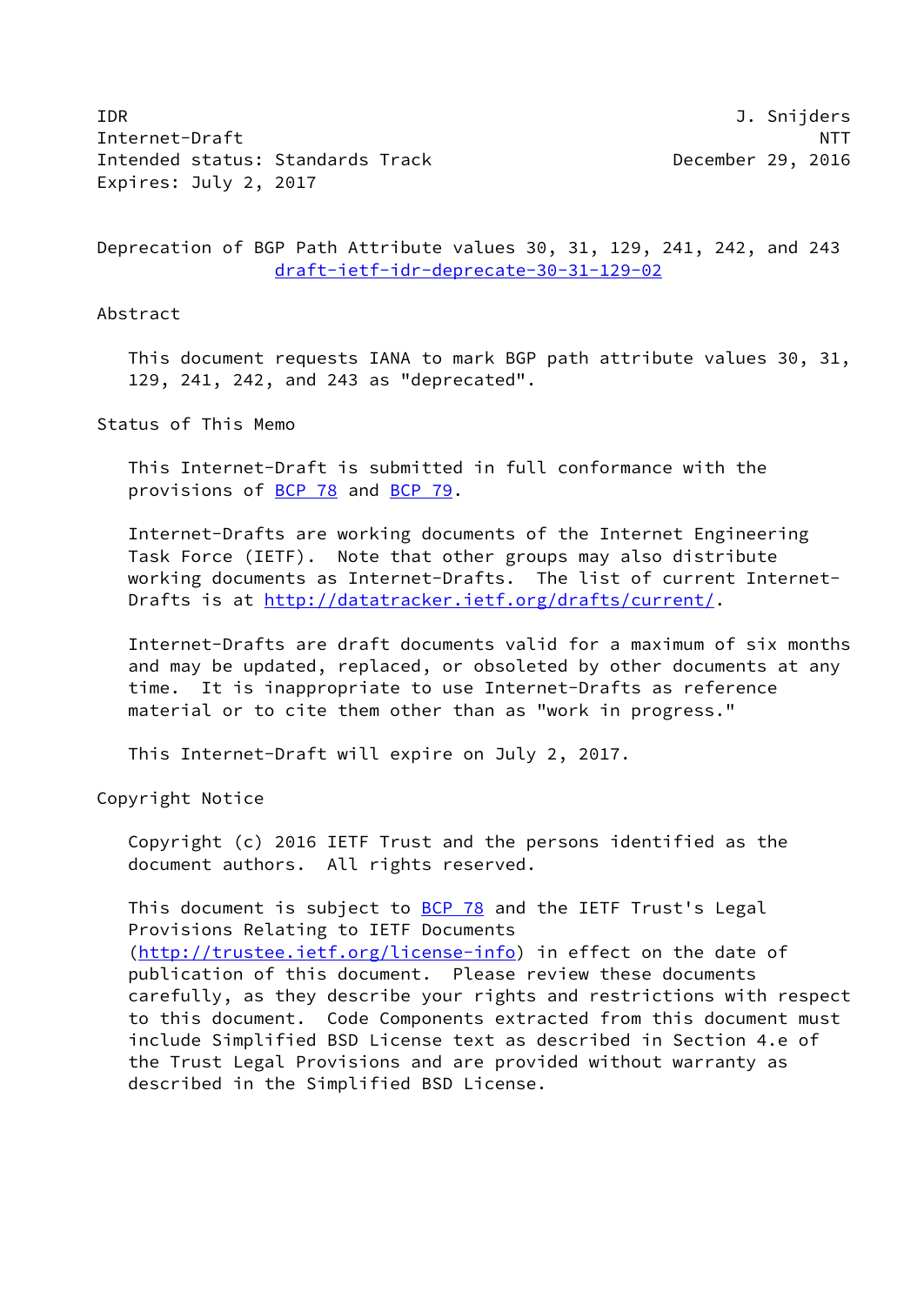## <span id="page-1-1"></span>Internet-Draft Deprecation Of Squatted BGP Path Attributes December 2016

## Table of Contents

|  | 3. Security Considerations 2   |  |
|--|--------------------------------|--|
|  | 4. Informative References 3    |  |
|  | Appendix A. Acknowledgements 3 |  |
|  |                                |  |

## <span id="page-1-0"></span>[1](#page-1-0). Introduction

 It has been discovered that certain BGP Path Attribute values have been used in BGP implementations which have been deployed in the wild while not being assigned by the IANA for such usage. Unregistered usage of BGP Path Attribute values can lead to deployment problems for new technologies.

 The use of these unregistered values was noticed when BGP Large Communities attribute  $[I-D.iett-idr-large-community]$  was initially assigned value 30 by IANA. It was subsequently discovered that a widely-deployed BGP-4 [[RFC4271](https://datatracker.ietf.org/doc/pdf/rfc4271)] implementation had released code which used path attribute 30 and which applied a "Treat-as-withdraw" [\[RFC7606](https://datatracker.ietf.org/doc/pdf/rfc7606)] strategy to routes containing a valid Large Community attribute, since it was expecting a different data structure. Because these routes were dropped, early adopters of Large Communities were unreachable from parts of the Internet. As a workaround, a new Early IANA Allocation was requested.

 The squatting of values 30, 31, 129, 241, 242 and 243 has been confirmed by the involved vendors or through source code review.

<span id="page-1-2"></span>[2](#page-1-2). IANA Considerations

 Per this document, IANA is requested to mark values 30, 31, 129, 241, 242, and 243 as "deprecated" in the "BGP Path Attributes" registry under the "Border Gateway Protocol (BGP) Parameters" group. The marking "deprecated" meaning "use is not recommended" ([\[I-D.leiba-cotton-iana-5226bis\]](#page-2-4)).

<span id="page-1-3"></span>[3](#page-1-3). Security Considerations

 There are no meaningful security consequences arising from this registry update.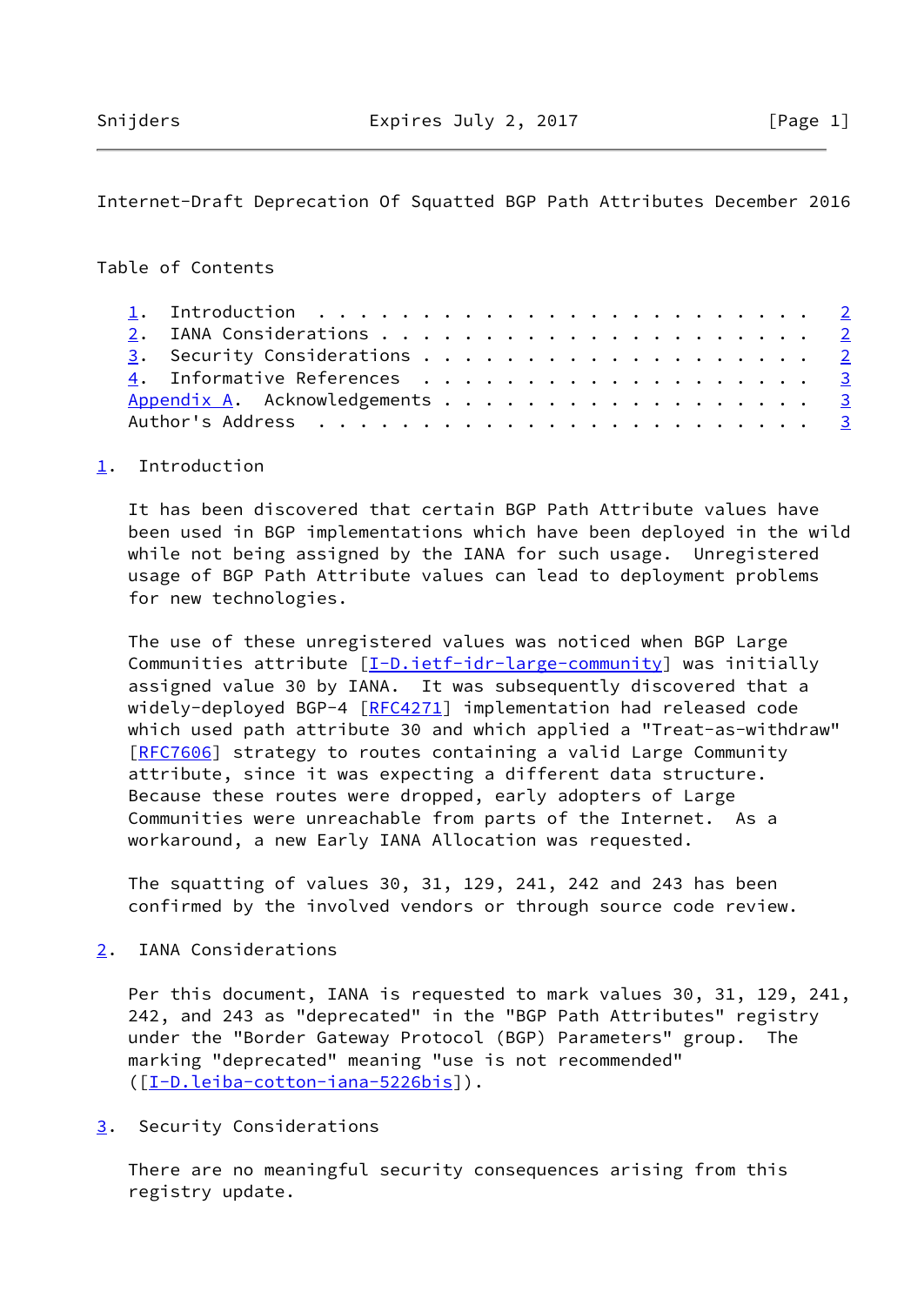Snijders **Expires July 2, 2017** [Page 2]

<span id="page-2-1"></span>Internet-Draft Deprecation Of Squatted BGP Path Attributes December 2016

<span id="page-2-0"></span>[4](#page-2-0). Informative References

<span id="page-2-3"></span> [I-D.ietf-idr-large-community] Heitz, J., Snijders, J., Patel, K., Bagdonas, I., and N. Hilliard, "BGP Large Communities", [draft-ietf-idr-large](https://datatracker.ietf.org/doc/pdf/draft-ietf-idr-large-community-11) [community-11](https://datatracker.ietf.org/doc/pdf/draft-ietf-idr-large-community-11) (work in progress), December 2016.

- <span id="page-2-4"></span> [I-D.leiba-cotton-iana-5226bis] Cotton, M., Leiba, B., and T. Narten, "Guidelines for Writing an IANA Considerations Section in RFCs", [draft](https://datatracker.ietf.org/doc/pdf/draft-leiba-cotton-iana-5226bis-18) [leiba-cotton-iana-5226bis-18](https://datatracker.ietf.org/doc/pdf/draft-leiba-cotton-iana-5226bis-18) (work in progress), September 2016.
- [RFC4271] Rekhter, Y., Ed., Li, T., Ed., and S. Hares, Ed., "A Border Gateway Protocol 4 (BGP-4)", [RFC 4271,](https://datatracker.ietf.org/doc/pdf/rfc4271) DOI 10.17487/RFC4271, January 2006, <<http://www.rfc-editor.org/info/rfc4271>>.
- [RFC7606] Chen, E., Ed., Scudder, J., Ed., Mohapatra, P., and K. Patel, "Revised Error Handling for BGP UPDATE Messages", [RFC 7606,](https://datatracker.ietf.org/doc/pdf/rfc7606) DOI 10.17487/RFC7606, August 2015, <<http://www.rfc-editor.org/info/rfc7606>>.

<span id="page-2-2"></span>[Appendix A.](#page-2-2) Acknowledgements

 The author would like to gratefully acknowledge Marlien Vijfhuizen who helped discover the squatting of value 30, and Nick Hilliard for editorial feedback.

Author's Address

 Job Snijders NTT Communications Theodorus Majofskistraat 100 Amsterdam 1065 SZ NL